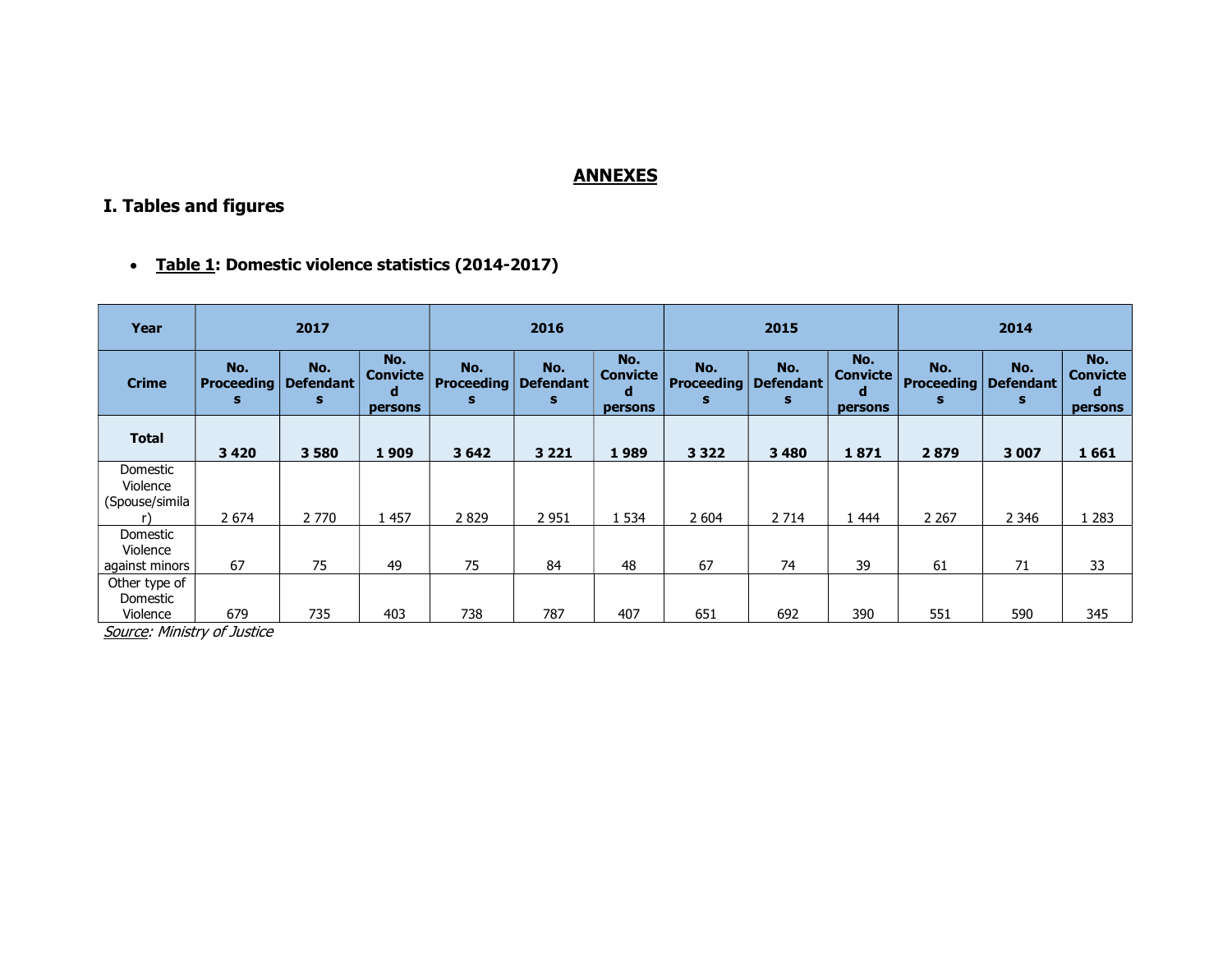## • Table 2: Judicial backlog (2014-2018)

|                        |           | Backlog (at the end of the period<br>considered) | Rate of resolution* |                                        |  |  |
|------------------------|-----------|--------------------------------------------------|---------------------|----------------------------------------|--|--|
| Year                   | Total     | <b>Executive Proceedings</b>                     | <b>Total</b>        | <b>Executive</b><br><b>Proceedings</b> |  |  |
| $1st$ semester<br>2018 | 802 443   | 649 146                                          | 141,88%             | 171,55%                                |  |  |
| 2017                   | 873 865   | 699 494                                          | 139,71%             | <i>169,01%</i>                         |  |  |
| 2016                   | 1 007 250 | 801 969                                          | 145,55%             | 184,38%                                |  |  |
| 2015                   | 1 168 496 | 935 163                                          | 126,68%             | 137,16%                                |  |  |
| 2014                   | 1 277 113 | 1 009 555                                        | 104,62%             | 107,55%                                |  |  |

\* No. proceedings closed/no. procedures open x 100 Source: Ministry of Justice



## • Figure 1: ODA Trend (2013-2017)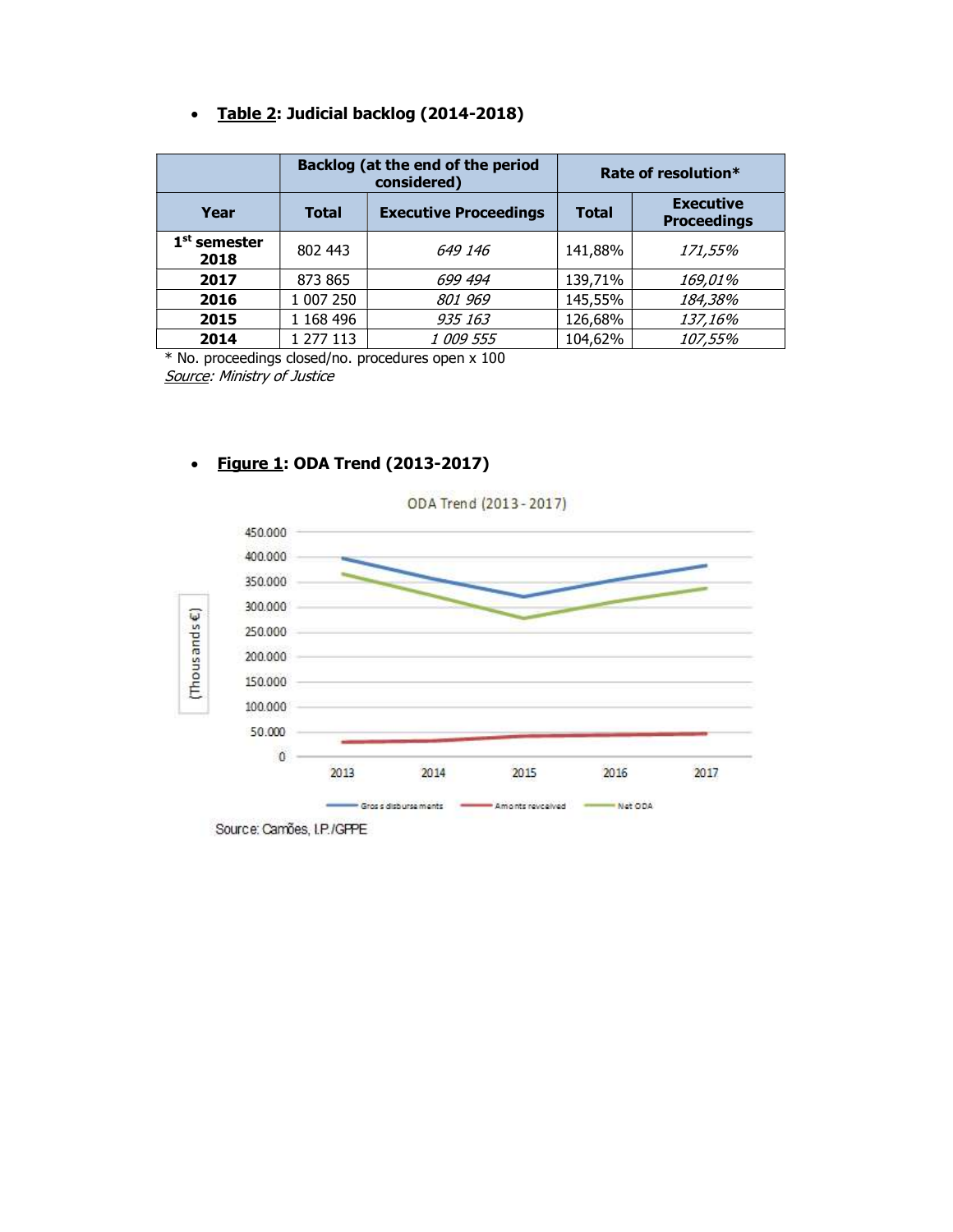#### II. Adopted legislation

### Racism and racial discrimination

Transcription of Article 240 of the Criminal Code:

"1 - Whoever:

a) Founds or sets up an organization or develops activities of organized propaganda inciting or encouraging discrimination, hatred or violence against any person or group of persons on the grounds of race, colour, ethnic or national origin, ancestry religion, sex, sexual orientation, gender identity and physical or psychological disabilities; or

b) Participates in the organization or in the activities referred to in the preceding sub-paragraph a), or gives his support thereto, including the financing thereof;

is punished with imprisonment from one to eight years.

2 - Whoever, publicly, by any means intended for disclosure, namely through the apology, denial or gross trivialisation of crimes of genocide, war crimes or crimes against peace and humanity:

a) Fosters acts of violence against any person or group of persons on the grounds of race, colour, ethnic or national origin, ancestry, religion, sex, sexual orientation, gender identity and physical or psychological disabilities; or

b) Slanders or insults any person or group of persons on the grounds of race, colour, ethnic or national origin, ancestry, religion, sex, sexual orientation, gender identity and physical or psychological disabilities; or

c) Threatens any person or group of persons on the grounds of race, colour, ethnic or national origin, ancestry, religion, sex, sexual orientation, gender identity and physical or psychological disabilities;

d) Incites violence or hatred against any person or group of persons on the grounds of race, colour, ethnic or national origin, ancestry, religion, sex, sexual orientation, gender identity and physical or psychological disabilities;

is punished with imprisonment from six months to five years."

#### Combating violence against women

Transcription of Article 152 of the Criminal Code:

"1 – Whoever, in a repetitive manner or otherwise, inflicts physical or mental maltreatment, including bodily punishments, deprivation of liberty and sexual abuses:

a) On the spouse or ex-spouse;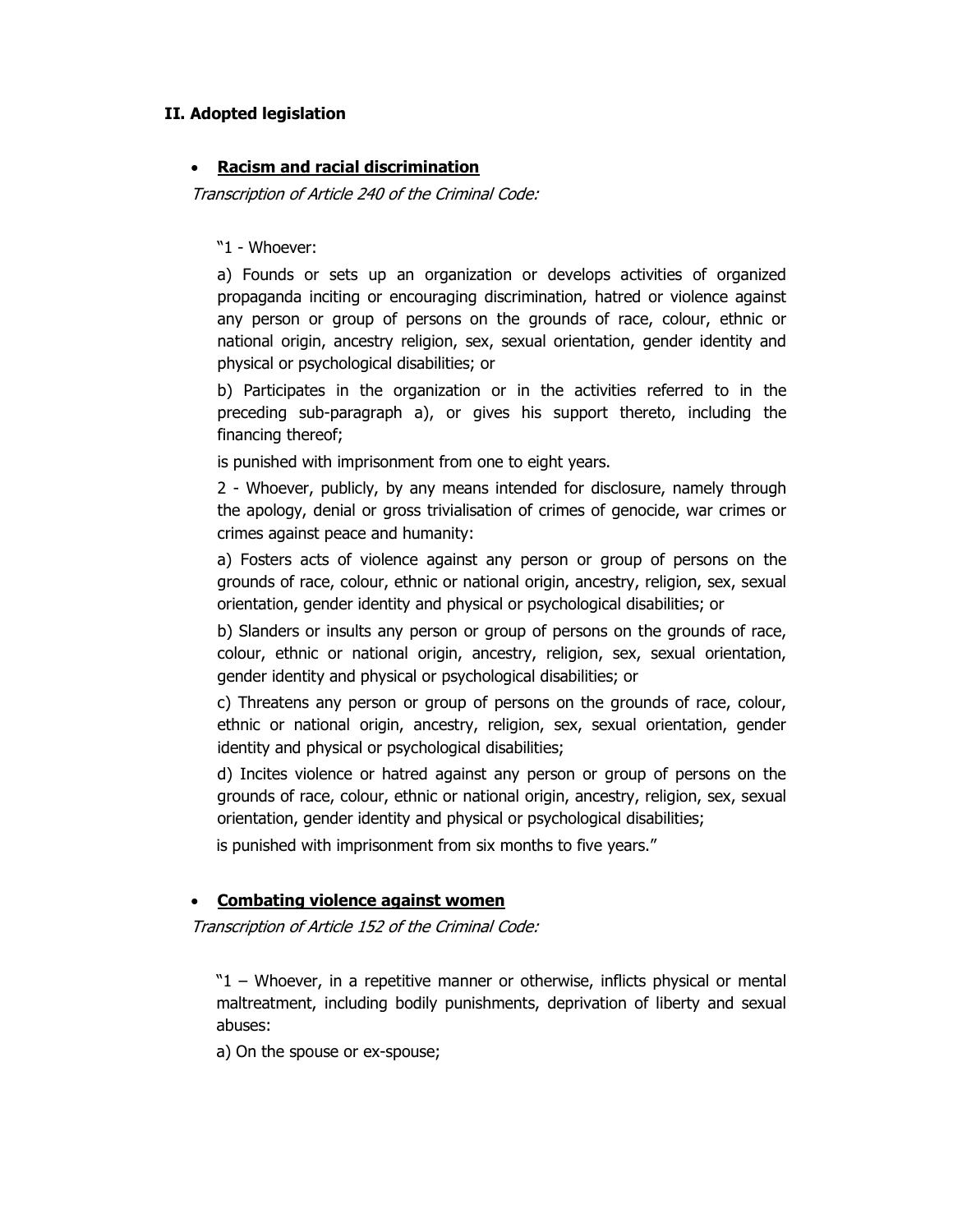b) On a person of the same or another sex with whom the offender maintains or has maintained a dating relationship or a relationship analogous to marriage, even if without cohabitation;

c) On a parent of a common descendant in first degree; or

d) On a particularly helpless person due to age, disability, disease, pregnancy or economic dependency, who cohabitates with the offender;

is punished with imprisonment from one to five years, if a more severe sentence is not applicable by virtue of another legal provision.

2 – In the case provided for in the preceding paragraph, if the offender:

a) commits the act against a minor, in the presence of a minor, in the common domicile or in the victim's domicile; or

b) disseminates personal data, on the Internet or by any other means of public dissemination, namely image or sound, regarding the privacy of one of the victims without his/her consent;

is punished with imprisonment from two to five years.

3 – If from the acts provided for in paragraph 1 results:

a) Grievous bodily injury, the offender is punished with imprisonment from two to eight years;

b) Death, the offender is punished with imprisonment from three to ten years.

4 – In the cases provided for in the preceding paragraphs, the ancillary penalty of prohibition of contact with the victim and of prohibition of use and carrying weapons may be imposed on the defendant for a period from six months to five years, as well as the accessory sentence of obligation to attend specific programs for prevention of domestic violence.

5 - The ancillary penalty of prohibition of contact with the victim shall include the restriction from approaching the victim's residence or place of work and its compliance shall be monitored by remote technical means.

6 – Whoever is convicted of a criminal offence under this article may, considering the concrete seriousness of the act and its connection with the function performed by the offender, be inhibited from the parental authority, tutorship or curatorship for a period from one to ten years."

#### • Trafficking in persons

Transcription of Article 160 of the Criminal Code:

"1 – Whoever offers, delivers, recruits, allures, accepts, carries, accommodates or receives a person for purposes of sexual exploitation, labour exploitation, begging, slavery, organs removal or the exploitation of other criminal activities:

a) By means of violence, kidnapping or serious threat;

b) Cunningly or through fraudulent manipulation;

c) With abuse of authority resulting from a hierarchical, economic, working or familiar dependency;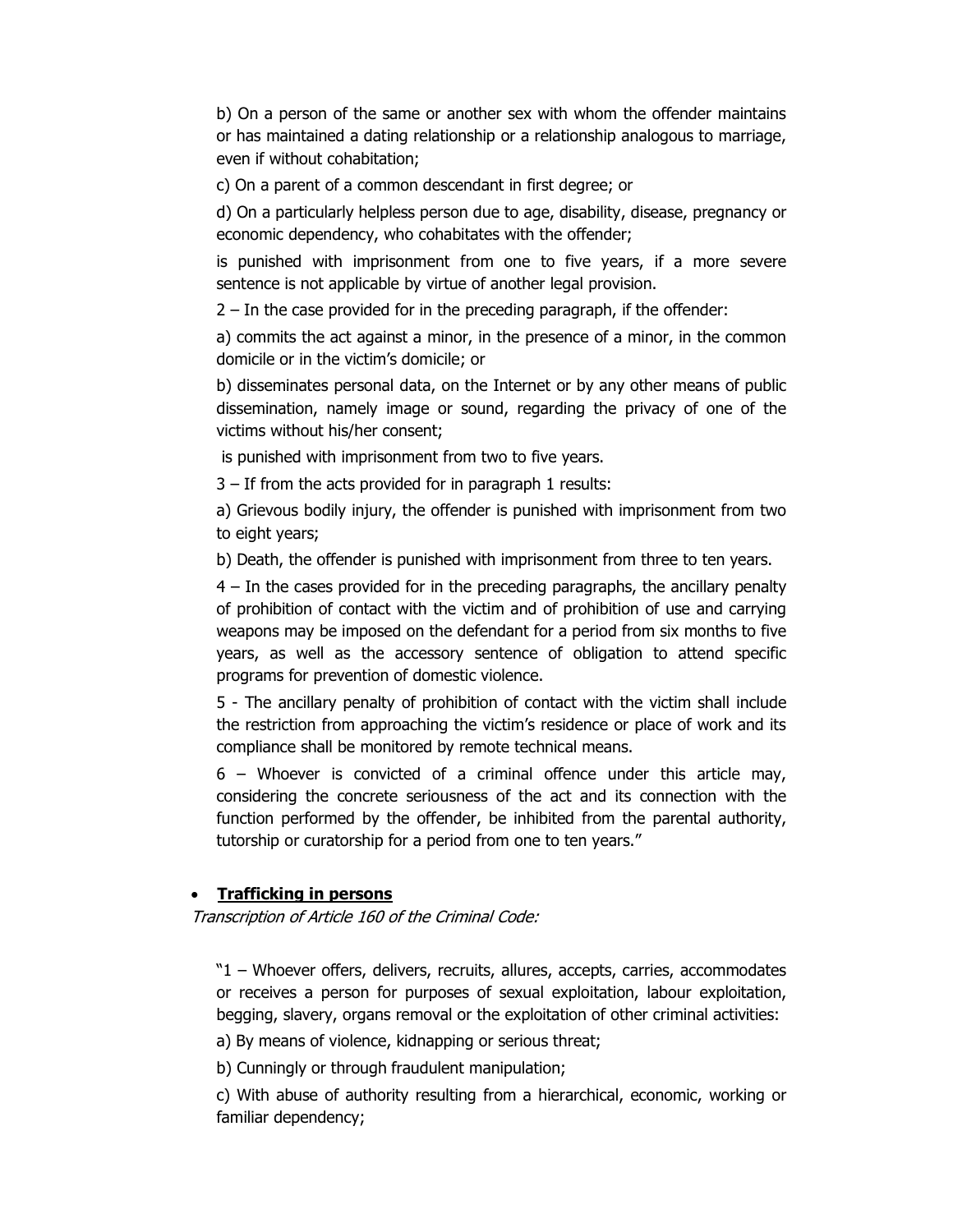d) Taking advantage of the victim's mental incapacity or situation of special vulnerability; or

e) By obtaining the consent of the person who has control over the victim;

is punished with imprisonment from three to ten years.

2 – The same sentence applies to whom, by any means, recruits, allures, carries, makes arrangements for the accommodation or reception of a minor, or delivers, offers or accepts the minor, for purposes of exploitation, including sexual exploitation, labour exploitation, begging, slavery, organs removal, adoption or the exploitation of other criminal activities.

3 – In the case of the preceding paragraph, if the offender uses any of the means provided for in the subparagraphs of paragraph 1, or acts professionally or with profitable intent, the offender is punished with imprisonment from three to twelve years.

4 – The penalties provided for in the preceding paragraphs are increased by one third, in its minimum and maximum limits, if the conduct:

a) the person's life has been endangered;

b) the crime was committed with particular violence or has caused particularly severe damages to that person;

c) the crime was committed by a public officer in the exercise of his/her functions;

d) the crime was committed in the context of a criminal group; or

e) the victim committed suicide as a consequence of the crime.

5 – Whoever, against payment or other compensation, offers, delivers, requests or accepts a minor, or obtains or gives consent to the minor's adoption, is punished with imprisonment from one to five years.

6 – Whoever, being aware of the commission of the criminal offences under paragraphs 1 and 2, uses the victim's services or organs is punished with imprisonment from one to five years, if a more severe sentence is not applicable by virtue of another legal provision.

7 – Whoever withholds, hides, damages or destroys identification or travel documents of a person victim of the criminal offences under paragraphs 1 and 2, is punished with imprisonment from one to three years, if a more severe sentence is not applicable by virtue of another legal provision.

8 - The victim's consent for the criminal offences under paragraphs 1 and 2 does not, in any case, exclude the unlawfulness of the conduct."

#### • Children

Relevant legal amendments regarding children's rights

- Law 4/2015, which amended the Educational Guardianship Law (Law 166/99);
- Law 83/2015, which amended the CC, introducing the crime of FGM and the crime of forced marriage and its preparatory acts;